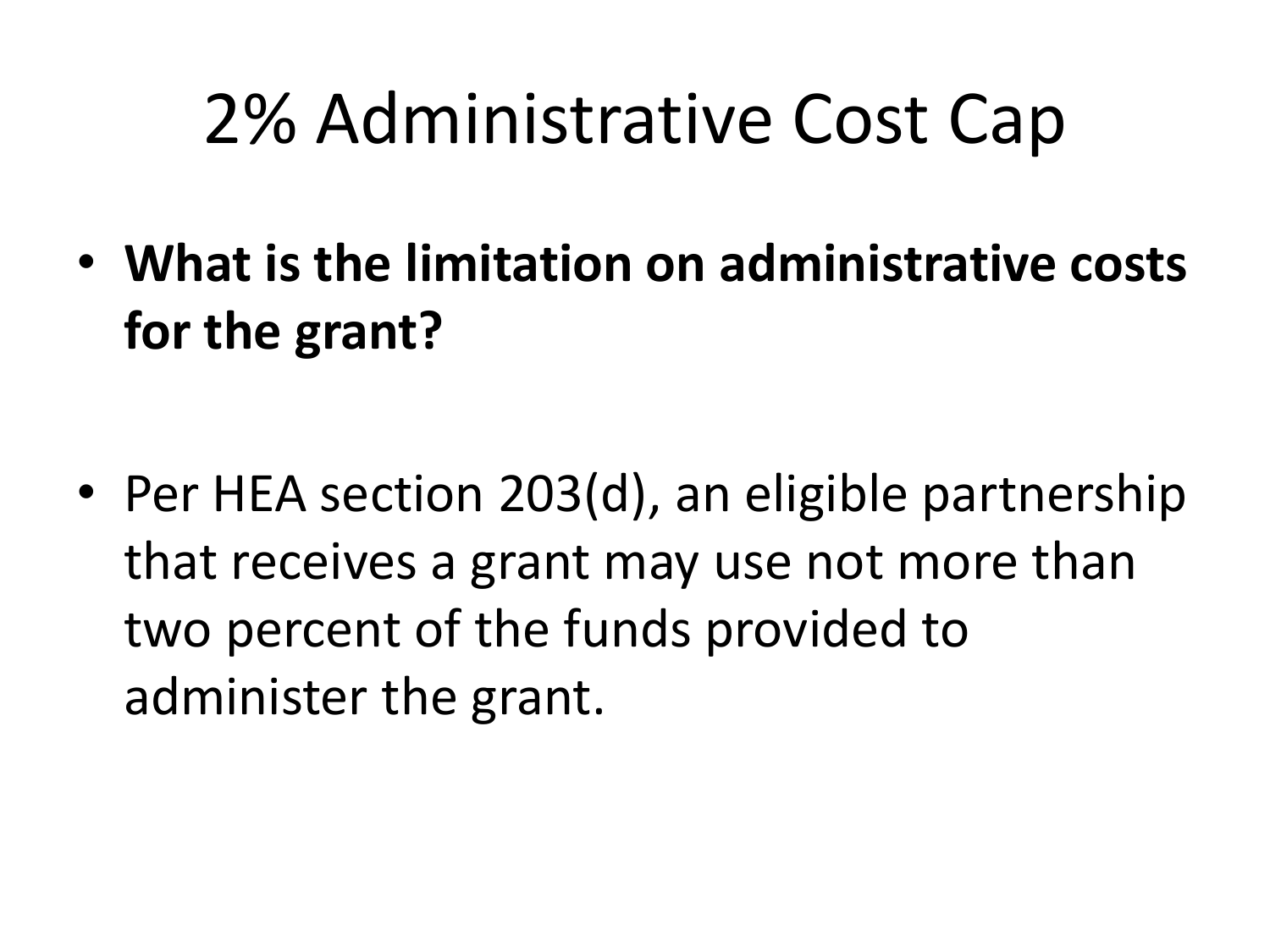- **What are considered administrative costs?**
- Administrative costs encompass grant expenses associated with administering the grant. These costs can be both personnel and non-personnel, and both direct and indirect. Therefore, the limitation applies to the combined claims for indirect costs and direct administration costs. Generally, direct administrative costs differ from indirect charges in that the latter are considered organization-wide costs.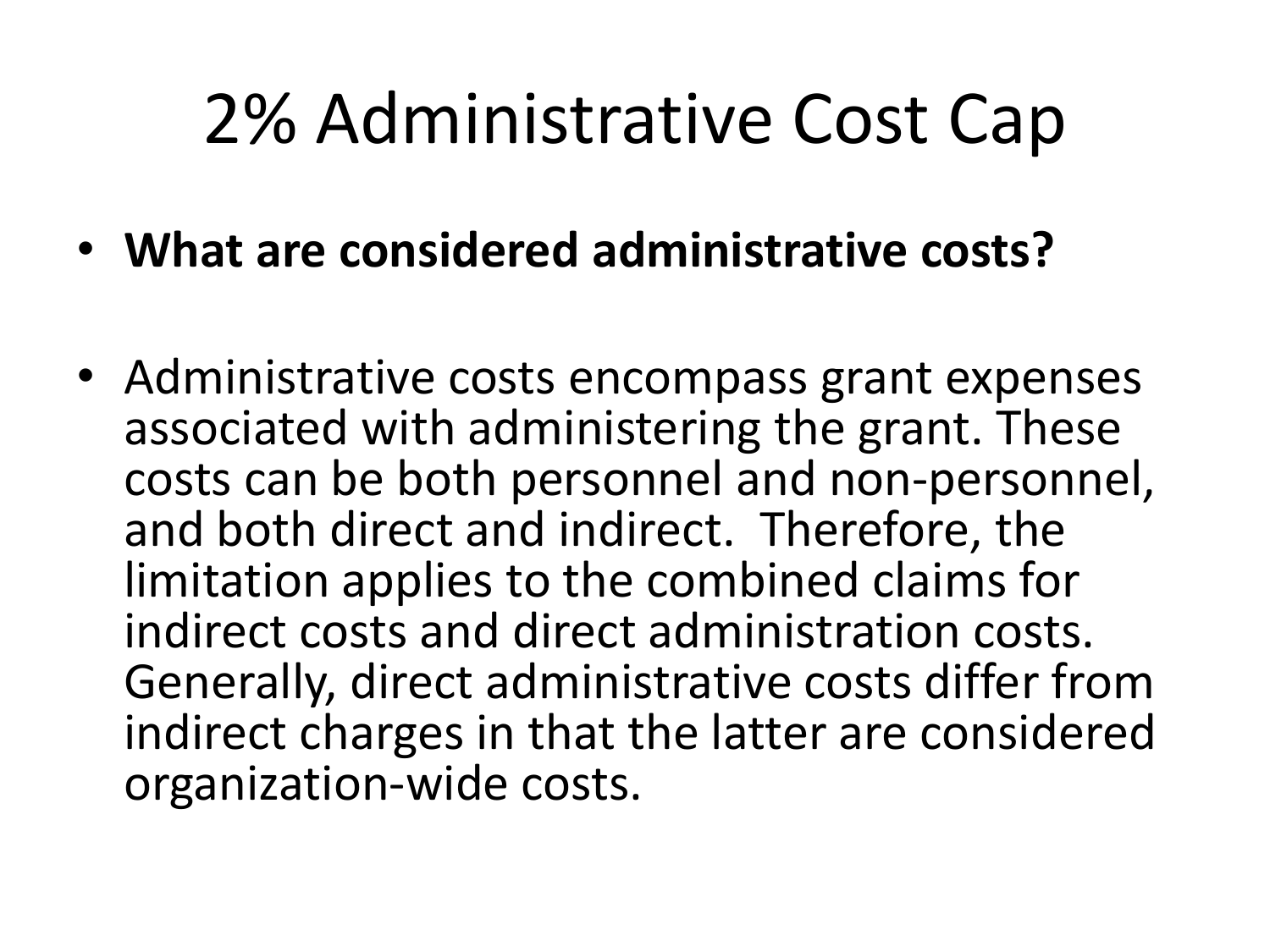- Examples of direct administrative costs are salaries, benefits, and other expenses of the recipient's staff that perform the following functions:
	- Overall program management, program coordination, and office management functions including the salaries and related costs of the executive director, project director and/or project evaluator;
	- Preparing program plans, budgets schedules, and related amendments;
	- Monitoring of programs, projects, subrecipients and related systems and processes;
	- Developing systems and procedures, including management information systems, for assuring compliance with program requirements;
	- Preparing reports and other documents related to the program requirements;
	- Evaluating program results against stated objectives; and
	- Divisional level administrative services such as program specific accounting, auditing or legal activities.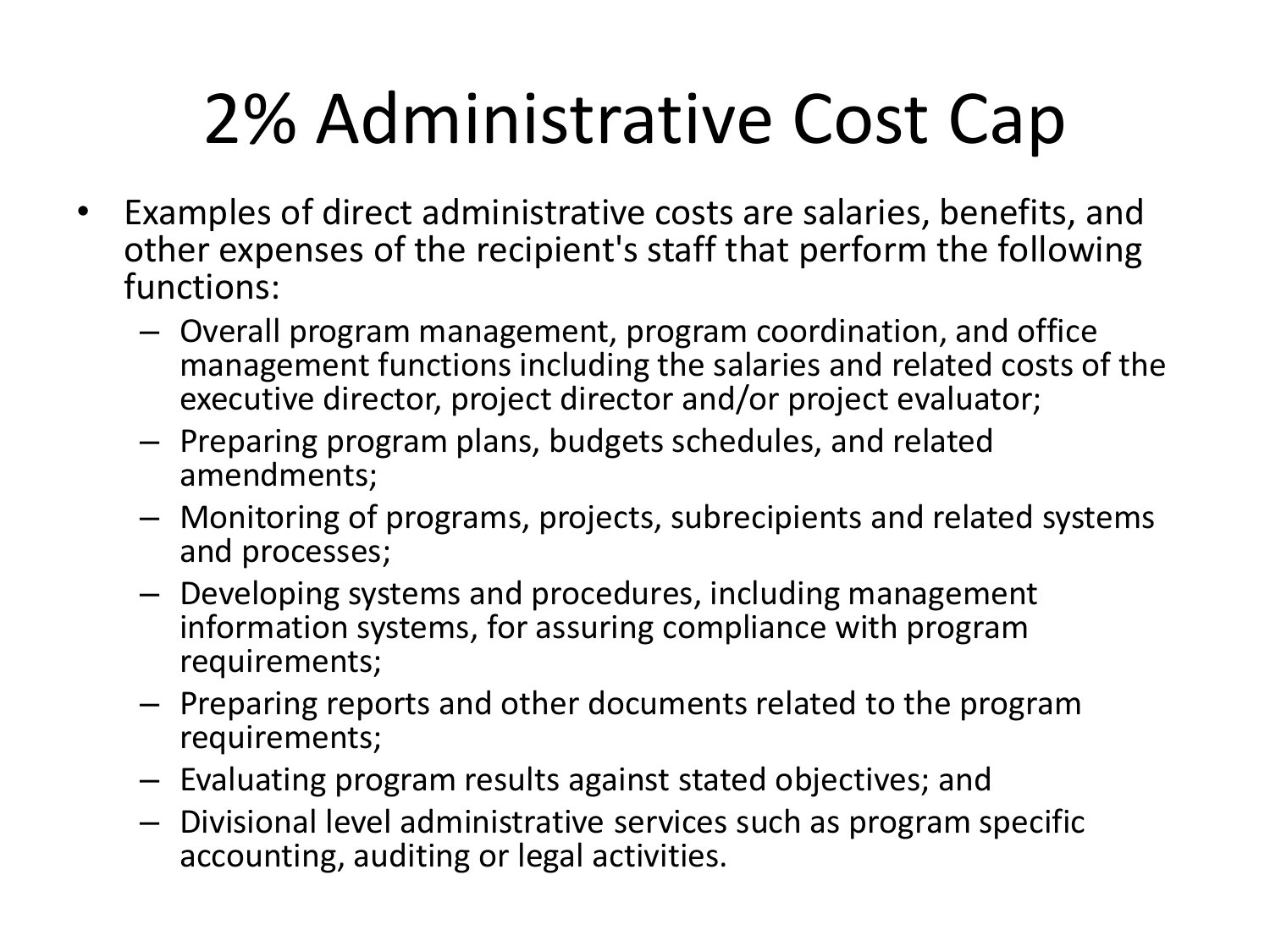- Examples of non-labor costs for direct administration include:
	- Costs for goods and services required for administration of the program, including the rental or purchase of equipment, utilities, office supplies, postage, and rental and maintenance of office space; and
	- Travel costs incurred for official business in carrying out program management.
- Costs are NOT considered administrative if they are considered "facility" costs under an approved indirect cost rate agreement (see 2 CFR §200.414).